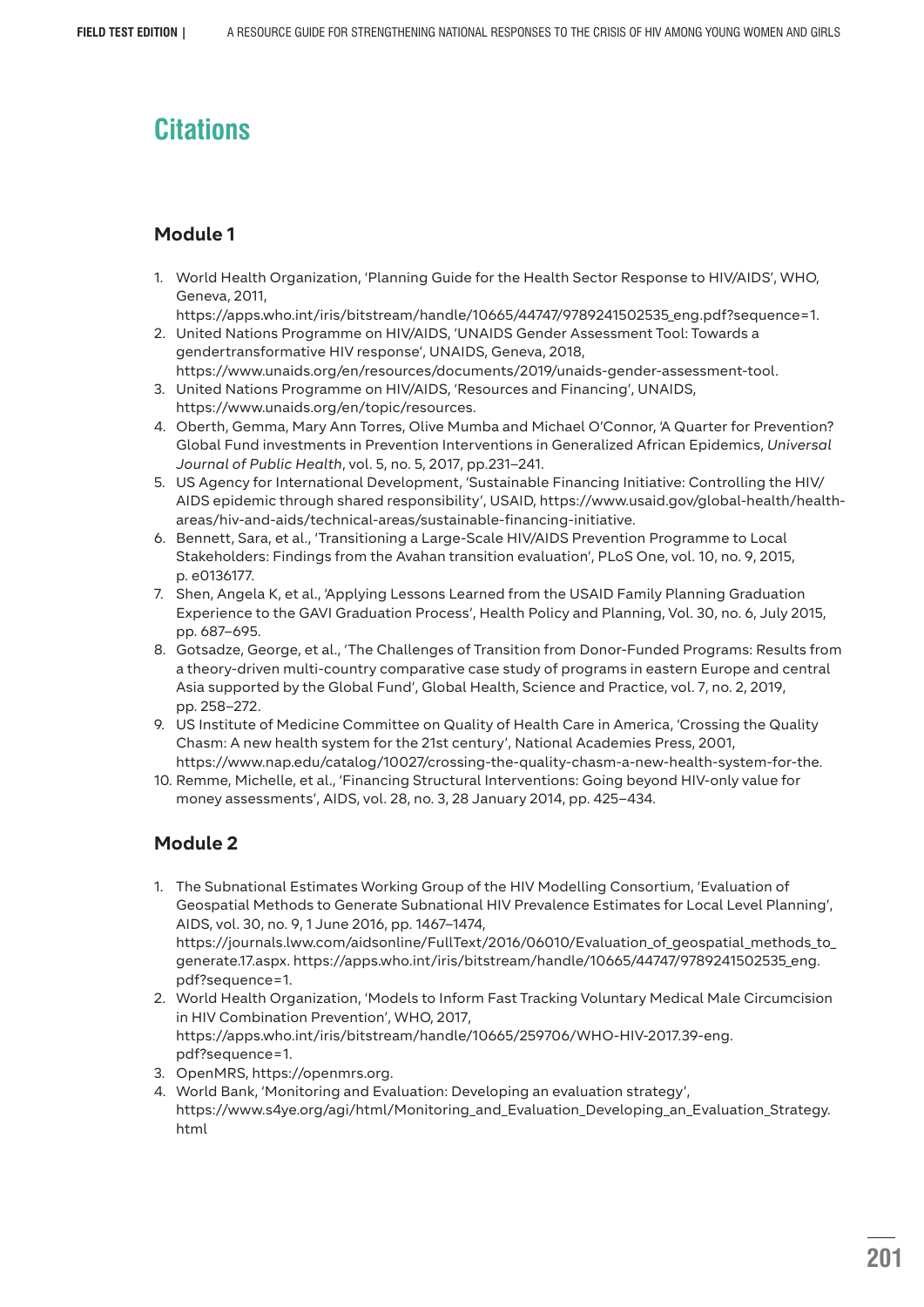- 5. Zamboni, Karen, , et al., 'Assessing scalability of an intervention: why, how and who?', *Health Policy and Planning*, vol. 34, Issue 7, September 2019, pp. 544–552, https://doi.org/10.1093/heapol/czz068.
- 6. World Health Organization, 'WHO Concise Guide to Implementing and Scaling Up Family Planning Service Improvements', WHO, Geneva, 2018.
- 7. Girl Effect, 'Springster', https://www.girleffect.org/what-we-do/mobile-platforms/springster/.
- 8. Hodgins, Steve, et al., 'Up and Maintaining Effective Large-Scale Community Health Worker Programs', ch. 14 in Developing and Strengthening Community Health Worker Programs at Scale, MCHIP, Washington, DC, 2014,

https://www.mchip.net/sites/default/files/mchipfiles/14\_CHW\_Scale.pdf.

- 9. US Agency for International Development, 'Sustainable Financing Initiative: Controlling the HIV/ AIDS epidemic through shared responsibility', USAID, https://www.usaid.gov/globalhealth/healthareas/hiv-and-aids/technical-areas/sustainable-financing-initiative.
- 10. Bennett, Sara, et al., 'Transitioning a Large-Scale HIV/AIDS Prevention Programme to Local Stakeholders: Findings from the Avahan transition evaluation', PLoS One, vol. 10, no. 9, 2015, p. e0136177.

## **Module 4**

- 1. Kun, Karen E., 'Vaginal Drying Agents and HIV Transmission', International Perspectives on Sexual and Reproductive Health, vol. 24, no. 2, June 1998, p. 93, https://www.guttmacher.org/journals/ ipsrh/1998/06/vaginal-drying-agents-and-hivtransmission.
- 2. Young and Rubicam: 4C's, https://frameshortfilmjamie.wordpress.com/category/youngandrubicam-4cs/
- 3. IDEO.org, 'Meet the Divine Divas', https://www.ideo.org/perspective/meet-the-divine-divas
- 4. Sgaier, Sema K., et al., 'A Case Study for a Psychographic-Behavioural Segmentation Approach for Targeted Demand Generation in Voluntary Medical Male Circumcision', eLife, vol. 6, 13 December 2017, p. e25923.
- 5. Gomez, Anabel, Rebecca Loar, Andrea E. Kramer & Geoffrey P. Garnett, 'Reaching and Targeting More Effectively: The Application of Market Segmentation to Improve HIV Prevention Programmes', *Journal of the International AIDS Society*, vol. 22, July 2019, p. e25318.
- 6. PSI, 'Mapping the FP Consumer Journey for Youth in Nepal', https://www.psi.org/publication/ mapping-the-fp-consumer-journey-for-youth-in-nepal/.
- 7. Moremi Initiative, https://moremiinitiative.org/fellows/.
- 8. Uccello, Amy, Claire Cole & Tara Pokras, 'Girl-Centred Design', Population Services International, Adolescent 360, 2019.
- 9. Adolescents360, 'Pursuing Youth-Powered, Transdisciplinary Programming for Contraceptive Service Delivery across Three Countries: The case of Kuwa Mjanja in Tanzania', A360, 2018, https://a360learninghub.org/wp-content/uploads/2019/08/KM-Tech-Pub-Book-Pages.pdf.
- 10. Adolescents 360, 'Blueprint for Change', https://www.a360learninghub.org/wpcontent/ uploads/2019/05/BlueprintForRapidChange13.pdf.
- 11. Adolescents 360, 'Pursuing Youth-Powered, Transdisciplinary Programming for Contraceptive Service Delivery across Three Countries: The case of Kuwa Mjanja in Tanzania', A360, 2018, https:// a360learninghub.org/wp-content/uploads/2019/08/KM-Tech-Pub-Book-Pages.pdf.
- 12. Adolescents 360, 'Welcome to A360 Open Source', https://a360learninghub.org/open-source/.

- 1. Perkins, Samuel, 'What is Prototyping Anyway?', UNHCR, Geneva, 2015, www.unhcr.org/innovation/what-is-prototyping-anyway/
- 2. Accone, Tanya, 'Scaling Innovation for Every Child', UNICEF, New York, 2019, www.unicef.org/innovation/media/4551/file
- 3. The Global Fund, 'Innovative Finance', The Global Fund, Geneva, 2020, www.theglobalfund.org/en/innovative-finance/
- 4. Ibid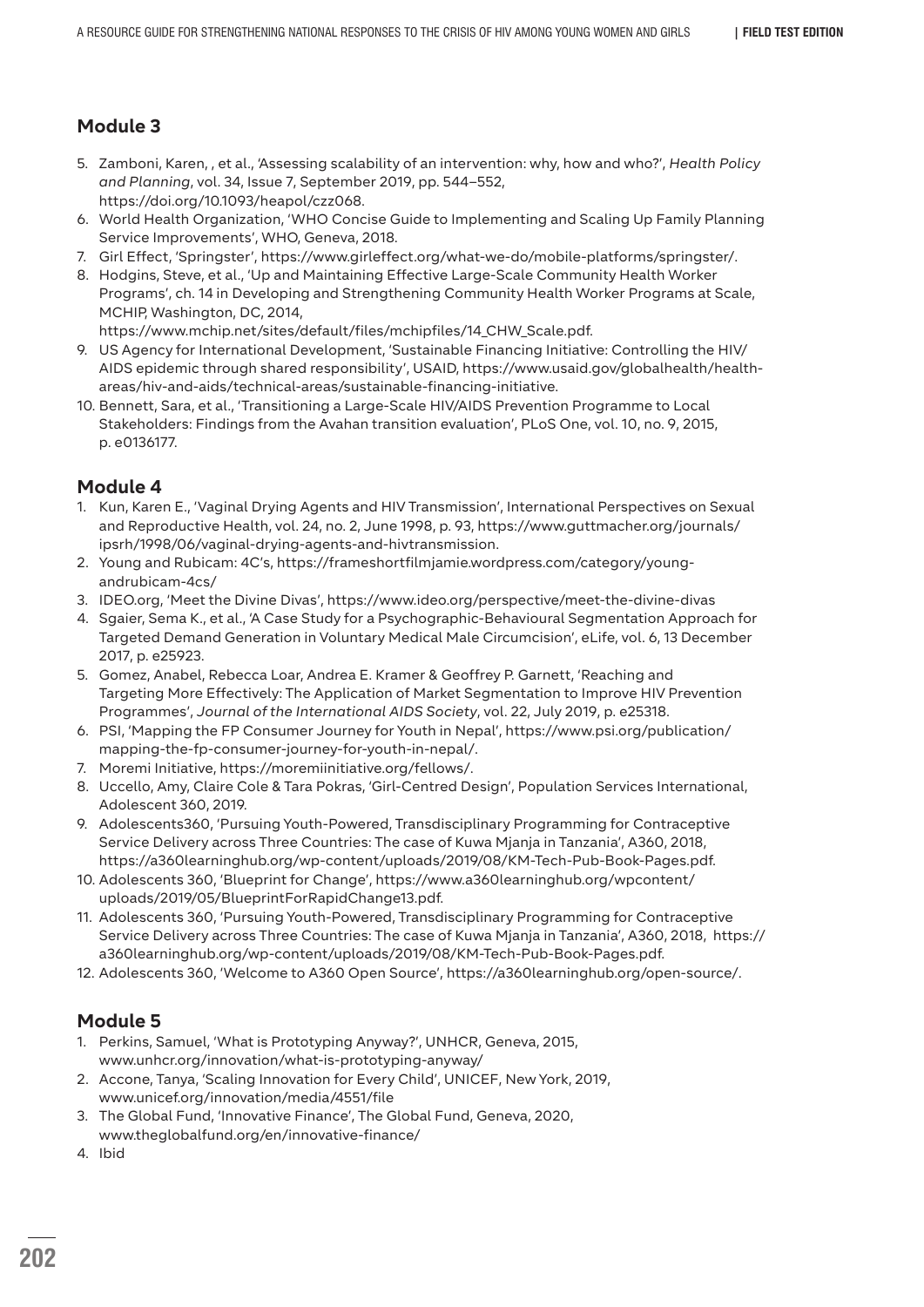- 5. Nordling, Linda, 'HIV prevention pill 'set up to fail' in some African countries', The Africa Portal, 2018, www.africaportal.org/features/hiv-prevention-pill-set-fail-some-african-countries/
- 6. Hosek, Sybil, and Audrey Pettifor; *Current HIV/AIDS Reports*, vol. 16, pp. 120–128
- 7. Center for Strategic and International Studies, 'Improving Innovative HIV Technology', CSIS, Washington, D.C., 2019, www.csis.org/events/improving-access-innovative-hiv-technology
- 8. Adimora, Adaora A., and Judith D. Auerbach, 'Structural Interventions for HIV prevention in the United States', *Journal of Acquired Immune Deficiency Syndromes*, vol. 55, 15 December 2010, pp. S132–S135
- 9. NMAC, 'Expanding Access to Bio Medical HIV prevention: Tailoring approaches for effectively serving communities of color', NMAC, Washington, D.C., 2018, www.nmac.org/wp-content/uploads/2018/04/Expanding-Access-to-Biomedical-HIV-Preventionbrief-final3.pdf
- 10. Schwank, Oliver, 'Global Health Initiatives and Aid Effectiveness in the Health Sector', 2012, www.un.org/en/development/desa/policy/wess/wess\_bg\_papers/bp\_wess2012\_schwank.pdf
- 11. Haalpap, Beatrice, Rosanna W. Peeling and Francoise Bonnici, 'The Role of Multilateral Organizations and Governments in Advancing Social Innovation in Health Care Delivery', *Infectious Diseases of Poverty*, vol. 8, 13 September 2019, p. 81
- 12. The Academy of Medical Sciences, 'Academia, Industry and the NHS: Collaboration and innovation meeting report', The Academy of Medical Sciences, London, 2010, https://acmedsci.ac.uk/file-download/35209-Collabor.pdf
- 13. US Agency for International Development, 'Being a Market Facilitator: A guide to staff roles and capacities', USAID, Washington, D.C., https://usaidlearninglab.org/sites/default/files/resource/ files/Being\_Market\_Facilitator\_Guide.pdf
- 14. The Global Fund, 'Sourcing & Management of Health Products: Market shaping strategy', The Global Fund, Geneva, 2020, www.theglobalfund.org/en/sourcing-management/market-shapingstrategy/
- 15. AVAC, 'Combination Prevention', AVAC, 2021, www.avac.org/prevention-option/combinationprevention
- 16. Guise, Andy, Eliot Ross Albers and Steffanie A. Strathdee, ' "PrEP is Not Ready for Our Community, and Our Community is Not Ready for PrEP": Pre-exposure prophylaxis for HIV for people who inject drugs and limits to the HIV prevention response', *Addiction*, April 2017, vol. 112, pp. 572–578.

- 1. Department of Foreign Affairs and Trade, 'Political Economy Analysis Guidance Note', Australian Government, https://www.dfat.gov.au/about-us/publications/Pages/political-economyanalysisguidance-note.
- 2. Huru International, 'Menstrual Health and Hygiene, Changing Community Norms', 2019.

- 1. Rasanathan, Kumanan, et al., 'Governing Multisectoral Action for Health in Low- and Middleincome Countries', *PLoS Medicine*, vol. 14, no. 4, 25 April 2017, p. e1002285.
- 2. Joint United Nations Programme on HIV/AIDS, 'HIV Prevention among Adolescent Girls and Young Women: Putting HIV prevention among adolescent girls and young women on the Fast-Track and engaging men and boys', UNAIDS, Geneva, 2016, www.unaids.org/sites/default/files/media\_asset/ UNAIDS\_HIV\_prevention\_among\_adolescent\_girls\_and\_young\_women.pdf, accessed 13 May 2021.
- 3. FHI 360/LINKAGES Project, 'LINKAGES Standard Operating Procedure: Programmatic mapping and microplanning', FHI 360, Durham, NC, 2020, www.fhi360.org/sites/default/files/media/ documents/resource-linkages-sop-hotspot-mapping-microplanning.pdf, accessed 13 May 2021.
- 4. Measure Evaluation, 'The PLACE Course', Chapel Hill, NC, 2005, www.measureevaluation.org/ resources/training/online-courses-and-resources/non-certificate-courses-and-mini-tutorials/theplace-method/the-place-course, accessed 13 May 2021.
- 5. HIV Prevention Coalition, 'Using Programmatic Mapping to Improve Program Access and Coverage for Key Populations: Guidelines for countries', UNAIDS, Geneva, 2020, https://hivpreventioncoalition.unaids.org/wp-content/uploads/2020/08/Programmatic-mappingto-improve-program-access-and-coverage-of-KPs.pdf, accessed 13 May 2021.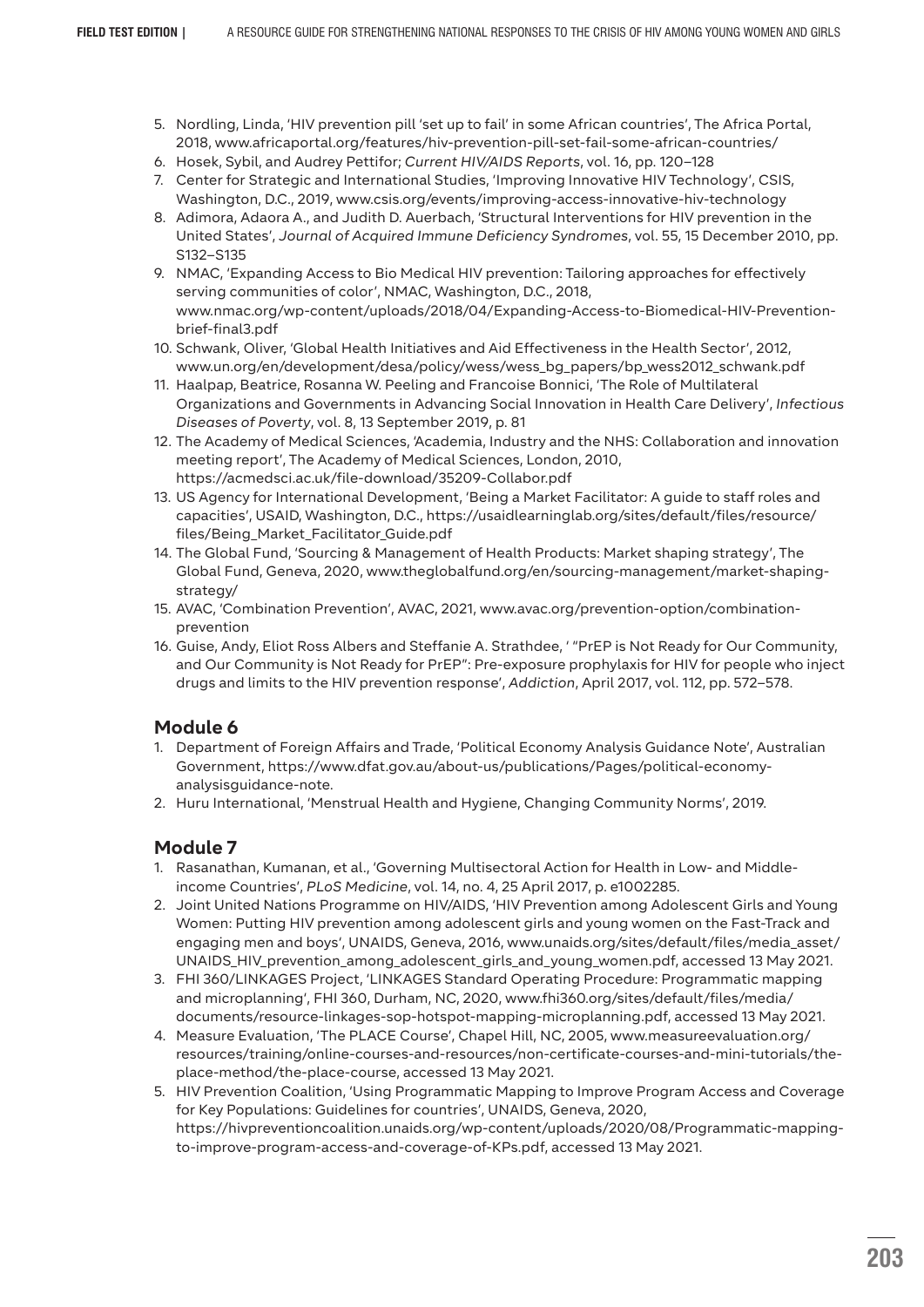- 6. Tropical Health and Education Trust, 'Gender Equality and Social Inclusion (GESI) Toolkit for Health Partnerships', THET, London, 2020, www.thet.org/wp-content/uploads/2020/09/22458\_THET\_- UKPHS-GESI-toolkit\_V6-1.pdf, accessed 13 May 2021.
- 7. Joint United Nations Programme on HIV/AIDS, 'Fast-tracking Combination Prevention: Towards reducing new HIV infections to fewer than 500 000 by 2020', UNAIDS, Geneva, 2015, www.unaids.org/sites/default/files/media\_asset/20151019\_JC2766\_Fast-tracking\_combination\_ prevention.pdf, accessed 13 May 2021.
- 8. Avert, 'HIV Prevention Programmes Overview', Brighton, UK, 2019, www.avert.org/professionals/ hiv-programming/prevention/overview, accessed 13 May 2021.
- 9. The Global Fund, 'Technical Brief: HIV programming for adolescent girls and young women in high-HIV burden settings', Global Fund, Geneva, 2020, www.theglobalfund.org/media/4576/core\_ adolescentgirlsandyoungwomen\_technicalbrief\_en.pdf?u=636464308110000000, accessed 13 May 2021.
- 10. Intrac for civil society, 'Social Network Analysis', Intrac, Oxford, UK, 2019, www.intrac.org/wpcms/ wp-content/uploads/2019/05/Social-network-analysis.pdf, accessed 13 May 2021.
- 11. Byom, K., et al., 'Adaptive Management: A practical guide to mitigating uncertainty and advancing evidence-based programming', Pact, Washington, DC, 2020, https://usaidlearninglab.org/sites/ default/files/resource/files/pact\_adaptive\_management\_guide\_mar\_2021.pdf, accessed 13 May 2021.
- 12. Intrac for civil society, 'Adaptive Management', Intrac, Oxford, UK, 2017, www.intrac.org/wpcms/ wp-content/uploads/2017/01/Adaptive-management.pdf, accessed 13 May 2021
- 13. World Health Organization, 'WHO Consolidated Guideline on Self-care Interventions for Health: Sexual and reproductive health and rights', WHO, Geneva, 2019, https://apps.who.int/iris/ bitstream/handle/10665/325480/9789241550550-eng.pdf?ua=1, accessed 13 May 2021.
- 14. Marzinke, Mark A., et al., 'Characterization of HIV Infection in Cisgender Men and Transgender Women who Have Sex with Men Receiving Injectable Cabotegravir for HIV Prevention: HPTN 083', *The Journal of Infectious Diseases*, no. jiab152, 19 March 2021.
- 15. World Health Organization, 'Trial Results Reveal that Long-acting Injectable Cabotegravir as PrEP is Highly Effective in Preventing HIV Acquisition in Women', WHO, Geneva, 2020, www.who.int/ news/item/09-11-2020-trial-results-reveal-that-long-acting-injectable-cabotegravir-as-prep-ishighly-effective-in-preventing-hiv-acquisition-in-women, accessed 13 May 2021.
- 16. Joint United Nations Programme on HIV/AIDS, 'Seizing the Moment Tackling entrenched inequalities to end epidemics', UNAIDS, Geneva, 2020, www.unaids.org/sites/default/files/media\_ asset/2020\_global-aids-report\_en.pdf, accessed 14 May 2021.
- 17. The Transfer Project, 'Ujana Salama: Cash Plus model on youth well-being and safe, healthy transitions', UNC Carolina Population Center, UNICEF Office of Research - Innocenti, 2018, www.unicef-irc.org/files/documents/d-4074-Cash\_Plus\_Baseline\_Brief\_English2.pdf, accessed 13 May 2021.
- 18. UNICEF Office of Research Innocenti, 'Ujana Salama: Cash Plus model on youth well-being and safe, healthy transitions – midline findings', Innocenti Research Briefs 2020-22, www.unicef-irc. org/publications/pdf/Ujana-Salama-Cash-Plus-Model-on-Youth-Well-Being-and-Safe-Healthy-Transitions-Midline-Findings.pdf, accessed 13 May 2021.

- 1. IDEO.org, 'Activating a Social Movement Around HIV Self Testing for Men', https://www.ideo.org/ project/nikonao.
- 2. Avert, 'HIV and AIDS in Tanzania', 19 March 2020, https://www.avert.org/node/406.
- 3. Avert, 'HIV and AIDS in Kenya', 15 April 2020, https://www.avert.org/node/398.
- 4. Kocet, M.M. and B.J. Herlihy 'Addressing Value-based Conflicts within the Counseling Relationship: A Decision-making Model. *Journal of Counseling & Development*, vol. 92, no. 2, 2014, pp. 180-186.
- 5. Forthcoming
- 6. MenStar Coalition, http://www.menstarcoalition.org
- 7. PSI, 'Qualitative Research Findings, Breaking the Cycle of Transmission: Increasing uptake of HIV testing, prevention and linkage to treatment among young men in South Africa', https://www.psi. org/publication/qualitative-research-findings-breaking-the-cycle-oftransmission-increasinguptake-of-hiv-testing-prevention-and-linkage-to-treatment-among-young-men-in-south-africa.
- 8. Forthcoming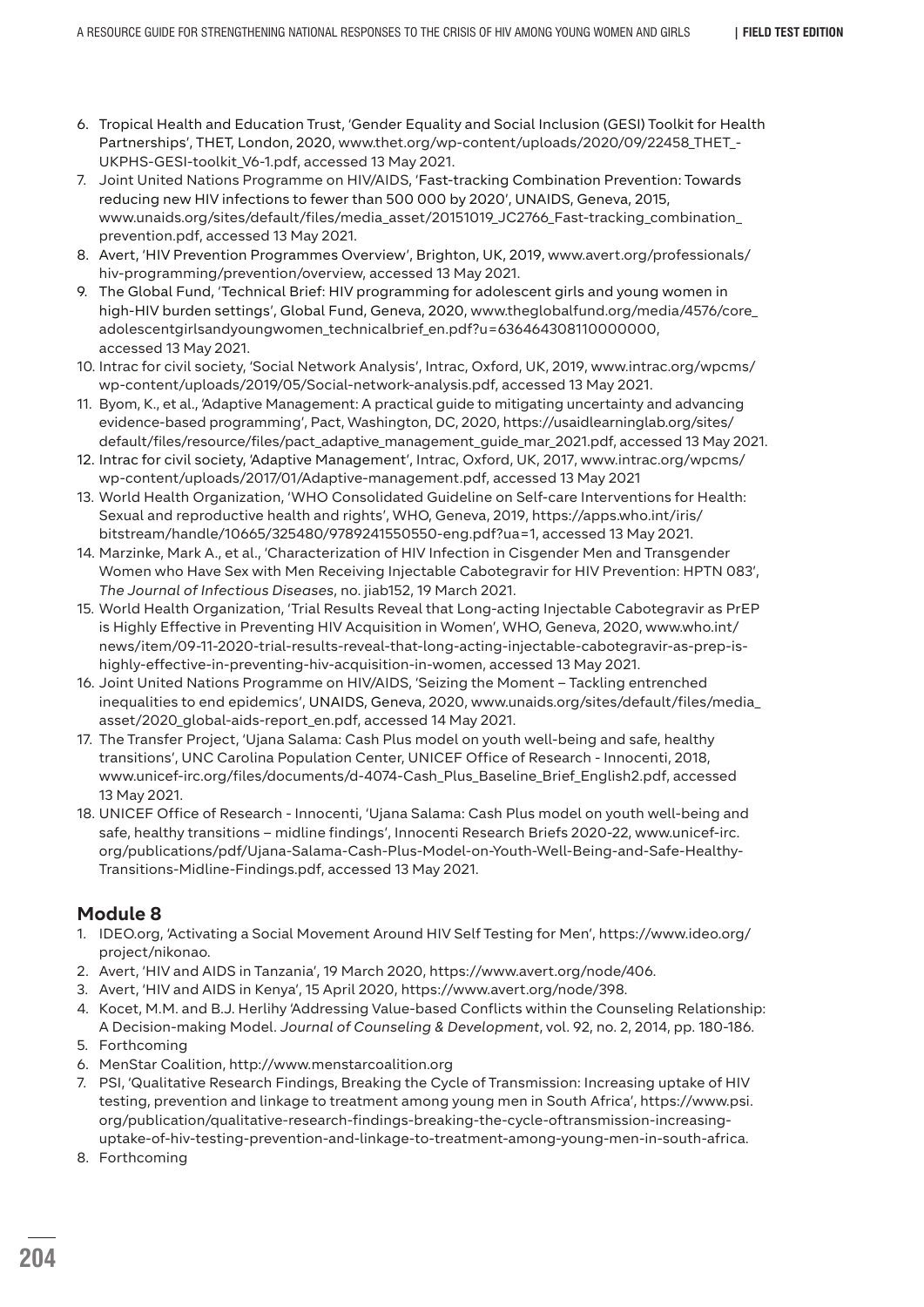- 1. United Nations Development Programme, 'Making the Law Work for Women and Girls in the Context of HIV', UNDP, April 2020, https://www.undp.org/content/undp/en/home/librarypage/ hivaids/making-the-law-work-for-women-and-girls-in-the-context-of-hiv.html.
- 2. The Global Working Group to End School-related Gender-based Violence, 'Why Ending Schoolrelated Gender-based Violence is Critical to Sustainable Development', UNGEI, UNESCO, http://www.ungei.org/resources/files/SDGsEnglish.pdf.
- 3. United Nations Children's Fund Zambia, 'Zambian Girls 2030: Realizing my potential', UNICEF Zambia, 2019.